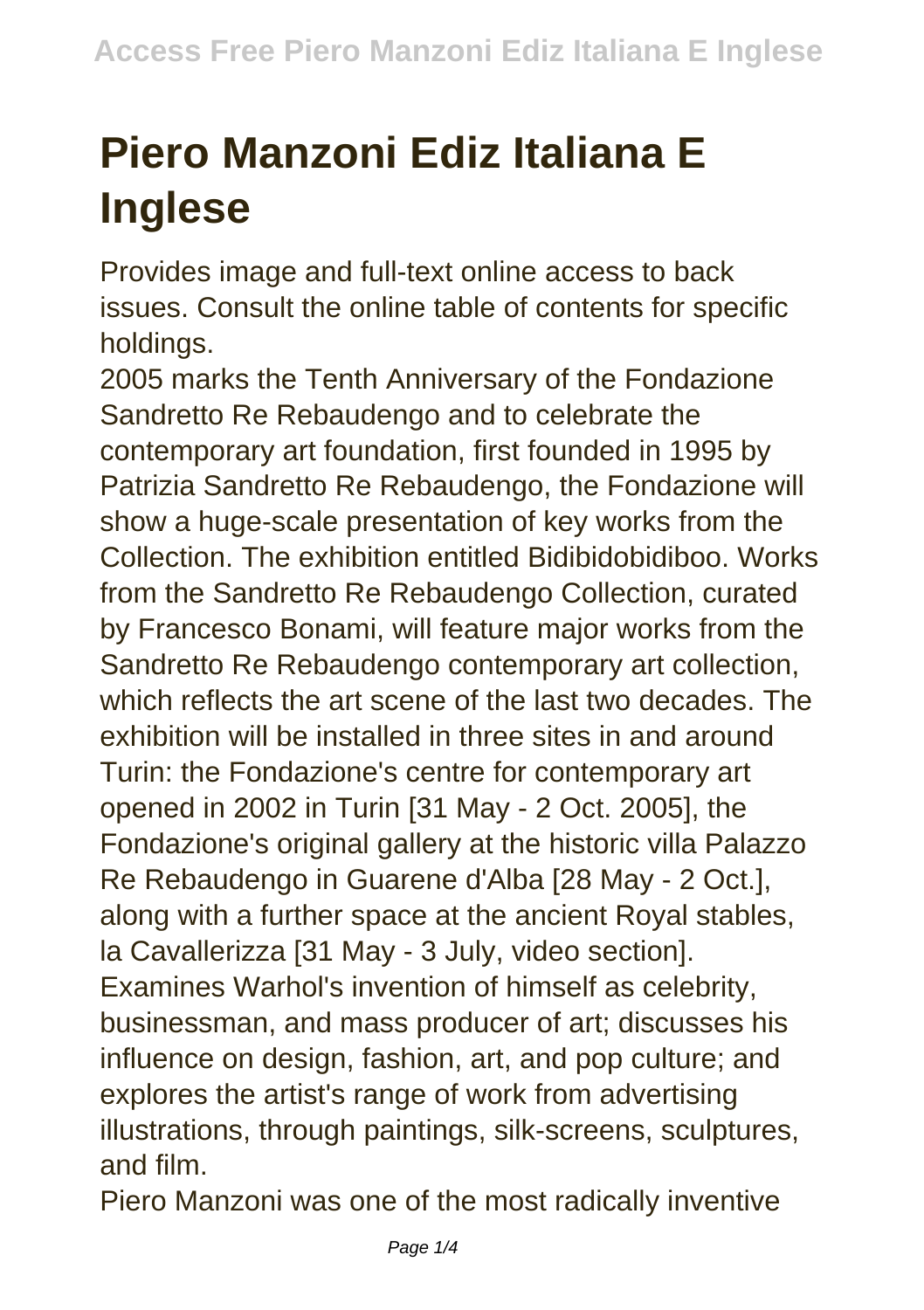artists of the twentieth century whose work continues to challenge the definitions of artistic sovereignty and virtuosity to this day. Immediately upon his death in 1963 at the age of thirty, Piero Manzoni's reputation as a provocateur and wild child preceded him, with his most subversive work, Artist's Shit, 1961, elevating him to cult status. But what actually came before, and lay behind those thirty grams of pure artistic output? Flaminio Gualdoni sets out to explore exactly that in this biography that traces the guiding themes of Manzoni's works, lending order to a jumble of hitherto fragmented materials and setting aside any apocryphal hypotheses. This publication presents his most recent work at MACRO, and includes a comprehensive overview of the artist and how his work hasestablished him as a challenging artist of his generation. Accompanying the images are essays on the differents aspects of his work by leading curator Danilo Eccher.

"In un giorno di maggio di molti anni fa, l'artista Piero Manzoni inserì la sua cacca in una scatoletta di metallo creando così la sua opera più famosa...". Questa è una storia vera. È la storia di Piero Manzoni. Nato a Soncino il 13 luglio 1933 e vissuto a Milano fino al febbraio 1963. Piero ci ha lasciato opere piene di ironia e meraviglioso senso dell'assurdo, divertenti e divertite come un gioco da ragazzi. Fausto Gilberti ce le racconta così come sono, senza appesantirle di spiegazioni superflue, riuscendo a trasmetterci la sua passione per questo grande artista del Novecento, che fece dell'arte la sua vita, e della sua vita un'opera d'arte. Età di lettura: da 8 anni.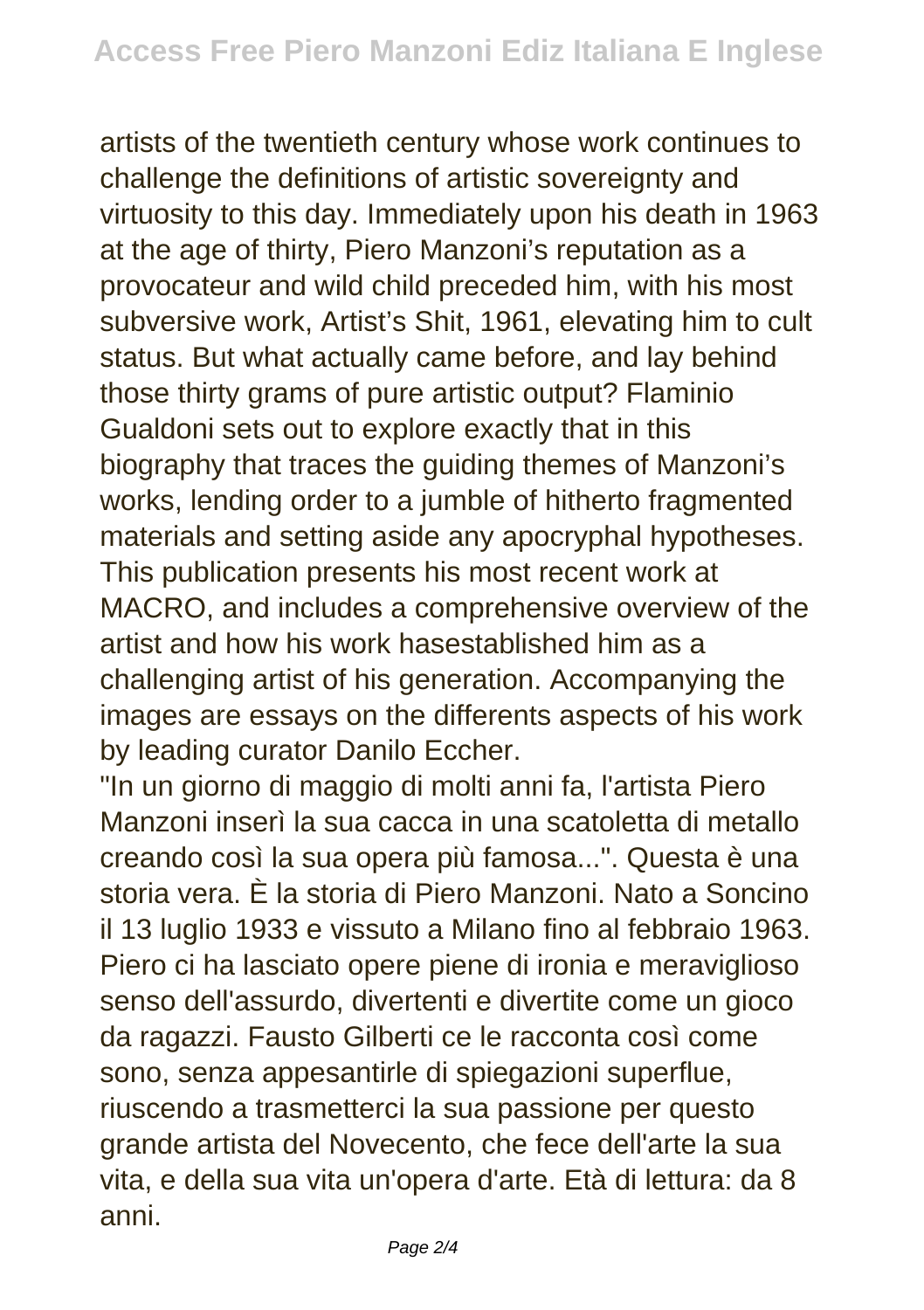Edited by Chiara Bertola. Text by Reda Bensmaia, Chiara Bertola.

Fausto Gilberti - Marcel DuchampPiero Manzoni A clever, quirky book about one of the world's most beloved contemporary artists - aimed at young readers and written from Kusama's point of view! Yayoi Kusama covers her paintings in hundreds and hundreds of dots. Her dots come off her canvases to cover dresses, tables, walls, and more! She creates mirrored rooms and fills them with glittering balls and lights, until there is an infinity of dots - just like in her paintings. Fausto Gilberti brings movement, life, and whimsy to the true life story of one of the most important contemporary Japanese artists of our time - an artist who is still dazzling museum- and gallery-goers around the globe today. Ages 4-7 A clever, quirky read-aloud biography of a leading modern artist, for kids Artist Yves Klein always thought about how he could surprise his audience. One day, he decided that he would only paint in one color - blue. He painted canvases, globes, branches, gallery floors, and even covered people in blue paint. Klein's story is told here with wit and eccentricity, perfectly paired with blackline illustrations and blue splashes galore. Fausto Gilberti brings movement, life, and whimsy to the true life story of one of the most important modern French artists of our time.

Featuring more than 100 works, including Baselitz's paintings, wood sculptures and engravings, this monograph offers a view of his oeuvre, as well as an insight into the subtle changes that have come to his work as he has matured.